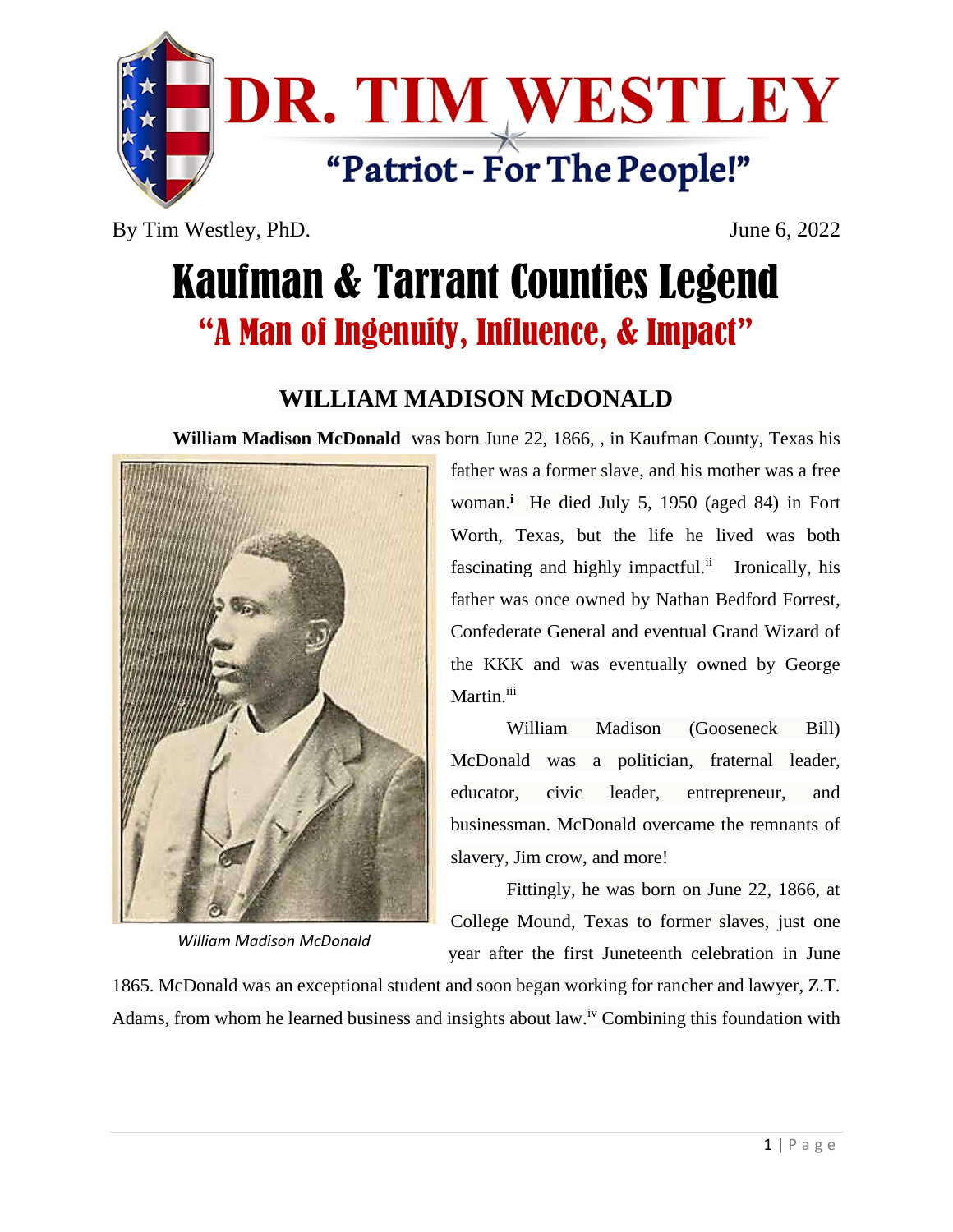the college education he received from Roger Williams University in Nashville, TX, McDonald would move forward to thrive in business and other areas.<sup>V</sup> He would go on to become a teacher

and principal of a segregated Black high school.<sup>vi</sup>

His life displayed excellence, as evidenced by the many feats he accomplished as an educator, rising to the role of the school principal. Likewise, as a politician, he became a leader in the Republican Party of Texas during the late 1800s, even leading it at a certain point. Additionally, his achievements in business were unmatched by any Black person at the



*Bank Owner, William M. McDonald*

time and arguably any person in general. He is believed to be the first Black millionaire in Texas. He earned the name "Gooseneck" in 1896 when a *Dallas Morning News* reporter mocked him, calling him "A goose-necked Negro with an Irish name." The name would stick, and Mr. McDonald accepted it, remained focused on his business adventures, and continued to thrive.<sup>vii</sup> **Business**

Around 1906, he left Kaufman county and headed west to Tarrant County and the city of Ft. Worth. He would quickly build a three-story mansion, employing a Black contractor. His only



child, a son, who was attending Howard University, died of pneumonia. Although a tough loss, McDonald regrouped and continued to move forward. While in Fort Worth, he founded the Fraternal Bank and Trust Company (believed to be the first Black-owned bank in Texas), which quickly became the chief depository of funds for the state's Black Masonic lodges.<sup>viii</sup> His bank would loan Black

*The Home of the Fraternal Bank & Trust, Ft. Worth, TX*

entrepreneurs' money when the white banks would not and was one of the rare banks that survived the Great Depression. Further, his bank loaned money to some of the white institutions so that they could survive during this time as well.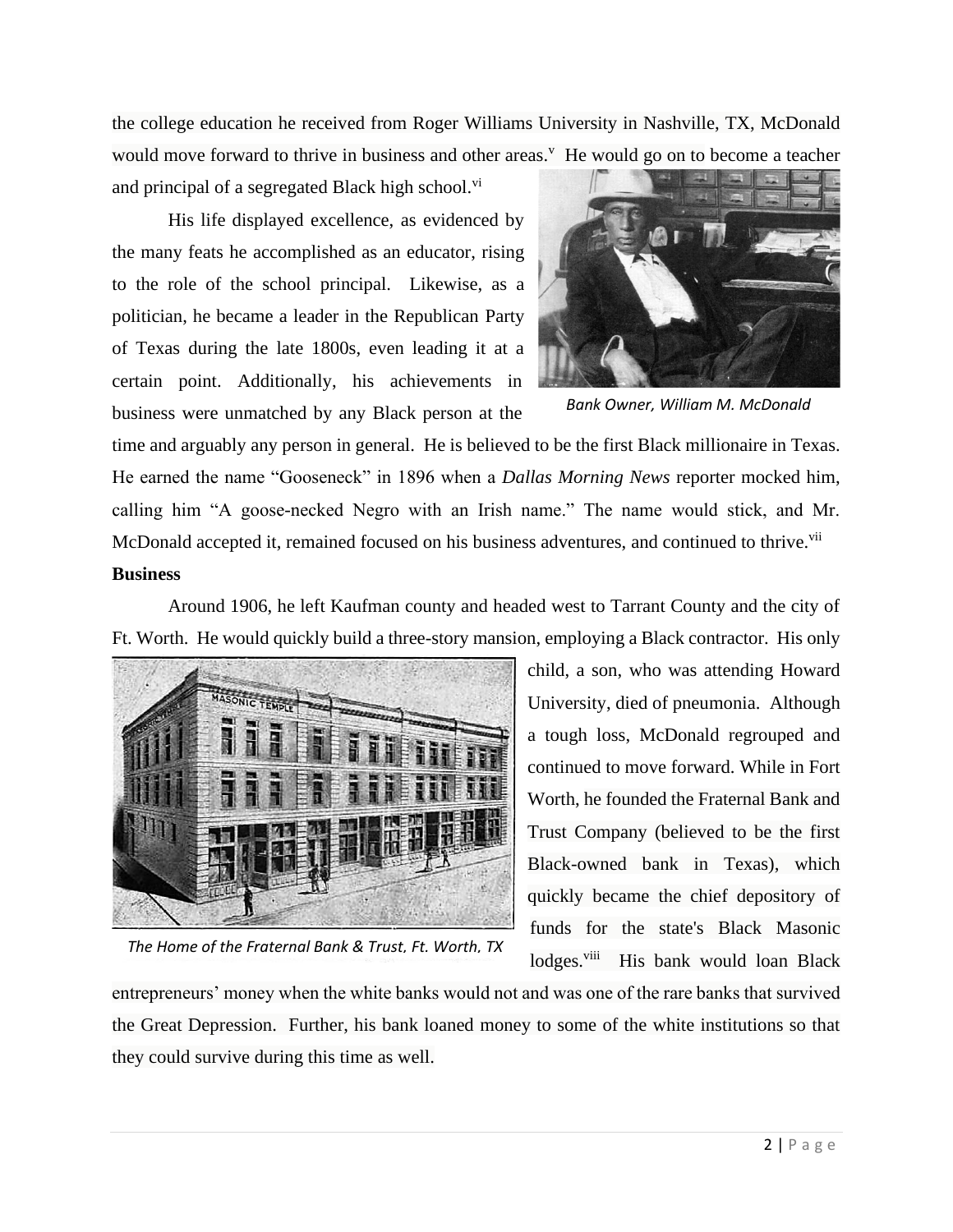McDonald facilitated the project to build the building which housed the bank.<sup>ix</sup> Additionally, seeing the needs of the people, he wisely served them by doing the following within the building:

- o Established the Temple Drug Store.
- o Made offices available for three Black physicians.
- o Ensured a barber shop was in the building as well.



*YMCA in Fort Worth, Texas bearing the name of William M. McDonald*

Unwilling to stop there, McDonald saw there was no YMCA serving the needs of minority youth at that time, so in the late 1930s he bought an old hotel and donated it to the YMCA branch which served many Black people. Today, it is the only physical structure reminding people of his legacy. Ultimately, he built the *Black Business District* in Ft. Worth in the mid-1900s. He would quietly attend foreclosure auctions at the Tarrant County Courthouse, purchasing real estate, and eventually building a huge real estate portfolio. He also built a fifty-room hotel known as 'The Jim Hotel' in the late -1920s which was the first Black-owned hotel in Ft. Worth, TX, and was located downtown.<sup>x</sup>

McDonald did not only thrive in education, business, and entrepreneurship, but also in politics. Like many Black people during his time, he was a Republican. Getting heavily involved in Texas Republican politics, McDonald accomplished the following: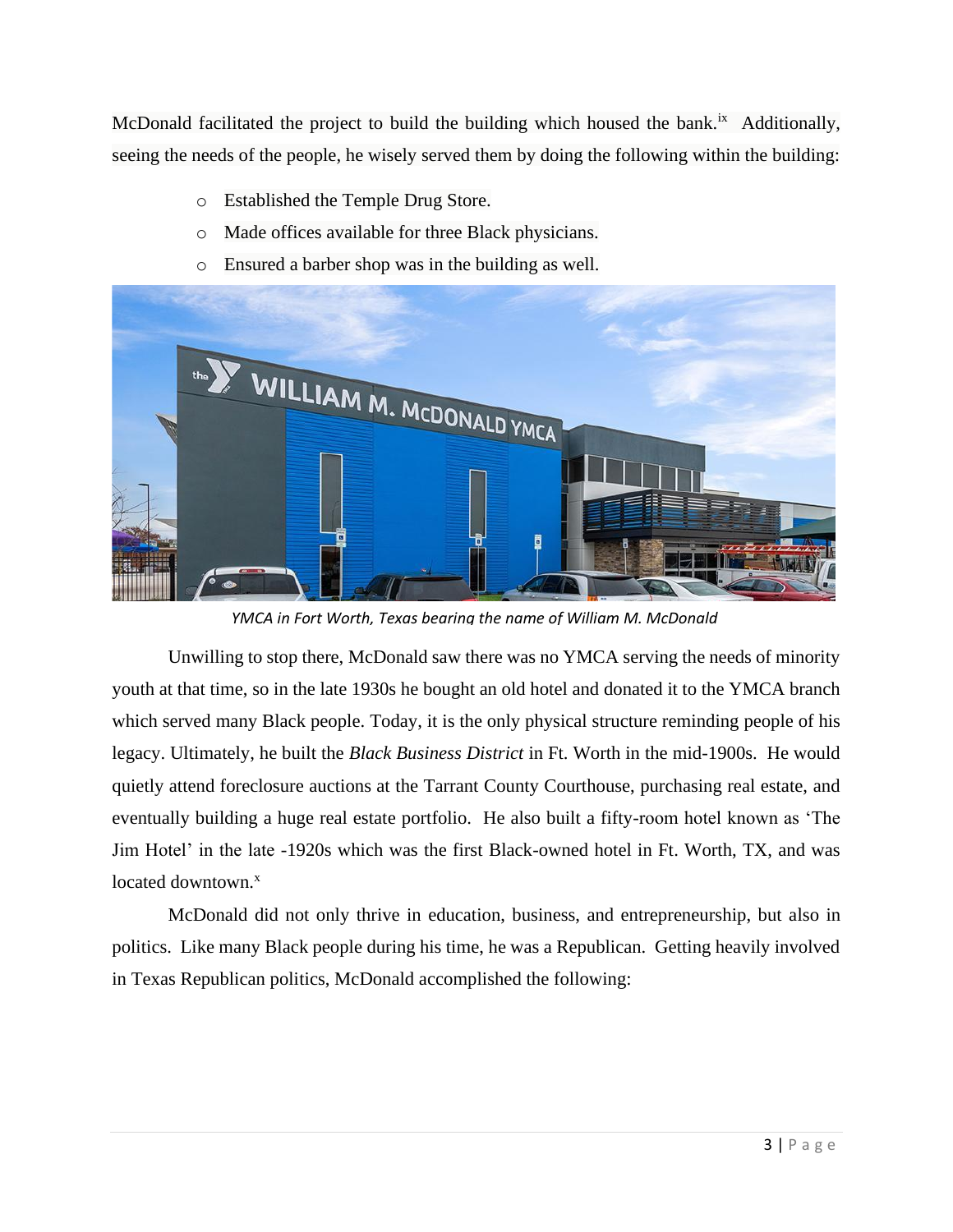- o 1887: By 21, he was active with the Republican Party of Texas.
- $\circ$  1891: Served as Secretary of the RPT<sup>xi</sup>
- o 1892: Elected to the Texas State Republican Executive Committee  $(SREC)^{xii}$
- o Helped organize the Kaufman County Republican Party
- o 1896: Befriended Edward Robinson Green (Col. Ned Green), a wealthy banking magnate & Railroad Manager.
- o Participated in the Black and Tan Faction of the RPT (opposed RPT's faction of the Lily-White Movement).



*Businessman, William M. McDonald*

The partnership forged with Green birthed power for McDonald in addition to name recognition and wealth.<sup>xiii</sup> After the death of [Norris Wright Cuney](https://www.tshaonline.org/handbook/online/articles/fcu20) in 1897, McDonald and Green formed a political alliance to capture control of the Republican Party of Texas for a few years.<sup>xiv</sup> While active with the Black and Tan Faction, he and others worked to encourage black people within the party to go out and vote. $x<sup>v</sup>$ 

For more than thirty years he remained a notable figure of the party and attended many Republican national conventions. His life and contributions to society impacted countless people and left a legacy that still amazes people today. In 2002, the Texas Historical Commission & city of Forney erected a historical marker in his honor.<sup>xvi</sup> McDonald was laid to rest in a grave in the Old Trinity Cemetery in Fort Worth.

As always, there is so much more that can be learned from the rich history of Texas Republican politics. It is great we have such stalwarts like William Madison McDonald who has left us a rich legacy of history to pass on to the next generation. Remember, *History Matters*!